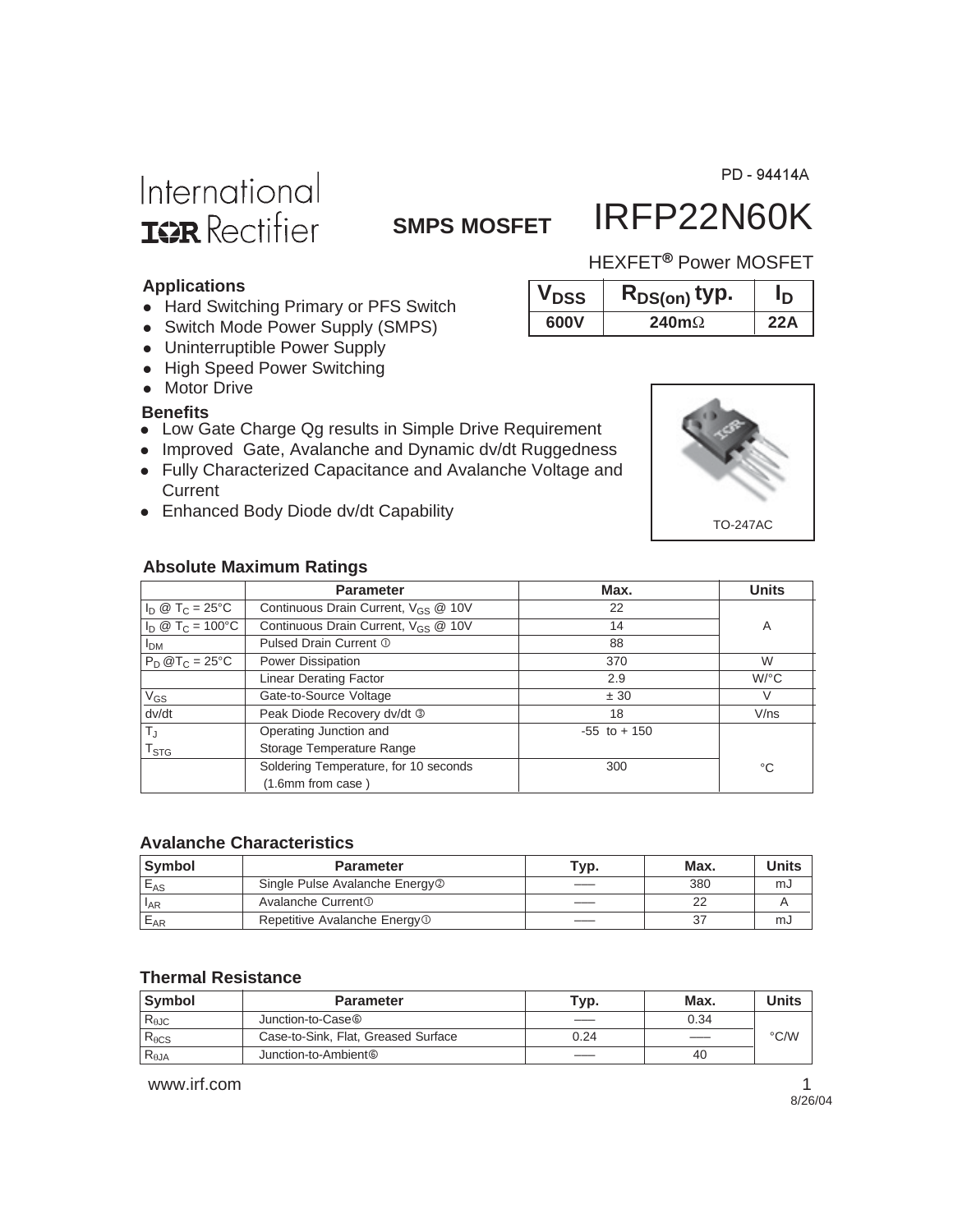#### Static @ T<sub>J</sub> = 25°C (unless otherwise specified)

| Symbol                                 | <b>Parameter</b>                     | Min. |             | Typ.   Max. | Units                | <b>Conditions</b>                                |
|----------------------------------------|--------------------------------------|------|-------------|-------------|----------------------|--------------------------------------------------|
| $V_{(BR)DSS}$                          | Drain-to-Source Breakdown Voltage    | 600  |             |             | V                    | $V_{GS} = 0V$ , $I_D = 250 \mu A$                |
| $\Delta V_{\text{(BR)DSS}}/\Delta T_J$ | Breakdown Voltage Temp. Coefficient  |      | 0.30        |             | $V$ <sup>o</sup> $C$ | Reference to $25^{\circ}$ C, $I_D = 1 \text{mA}$ |
| $R_{DS(on)}$                           | Static Drain-to-Source On-Resistance |      | 240         | 280         | $m\Omega$            | $V_{GS} = 10V$ , $I_D = 13A$ 4                   |
| $V_{GS(th)}$                           | Gate Threshold Voltage               | 3.0  | $-\qquad -$ | 5.0         | V                    | $V_{DS} = V_{GS}$ , $I_D = 250 \mu A$            |
| <b>l</b> pss                           | Drain-to-Source Leakage Current      |      |             | 50          | uА                   | $V_{DS} = 600V$ , $V_{GS} = 0V$                  |
|                                        |                                      |      |             | 250         | μA                   | $V_{DS}$ = 480V, $V_{GS}$ = 0V, $T_J$ = 125°C    |
| <sup>I</sup> GSS                       | Gate-to-Source Forward Leakage       |      |             | 100         | nA                   | $V_{GS} = 30V$                                   |
|                                        | Gate-to-Source Reverse Leakage       |      |             | $-100$      |                      | $V_{GS} = -30V$                                  |

#### **Dynamic @ TJ = 25°C (unless otherwise specified)**

| Symbol             | <b>Parameter</b>                    | Min. | Typ. | Max. | <b>Units</b> | <b>Conditions</b>                                    |
|--------------------|-------------------------------------|------|------|------|--------------|------------------------------------------------------|
| $g_{fs}$           | Forward Transconductance            | 11   |      |      | S            | $V_{DS} = 50V$ , $I_D = 13A$                         |
| $Q_g$              | <b>Total Gate Charge</b>            |      |      | 150  |              | $I_D = 22A$                                          |
| $Q_{gs}$           | Gate-to-Source Charge               |      |      | 45   | nC           | $V_{DS} = 480V$                                      |
| $Q_{gd}$           | Gate-to-Drain ("Miller") Charge     |      |      | 76   |              | $V_{GS} = 10V \circledcirc$                          |
| $t_{d(on)}$        | Turn-On Delay Time                  |      | 26   |      |              | $V_{DD} = 300V$                                      |
| t                  | <b>Rise Time</b>                    |      | 99   |      | ns           | $I_D = 22A$                                          |
| $t_{d(off)}$       | Turn-Off Delay Time                 |      | 48   |      |              | $R_G = 6.2 \Omega$                                   |
| t <sub>f</sub>     | <b>Fall Time</b>                    |      | 37   |      |              | $V_{GS} = 10V$ 4                                     |
| $C_{iss}$          | Input Capacitance                   |      | 3570 |      |              | $V_{GS} = 0V$                                        |
| $C_{\text{oss}}$   | Output Capacitance                  |      | 350  |      |              | $V_{DS} = 25V$                                       |
| C <sub>rss</sub>   | Reverse Transfer Capacitance        |      | 36   |      | pF           | $f = 1.0$ MHz                                        |
| C <sub>oss</sub>   | <b>Output Capacitance</b>           |      | 4710 |      |              | $V_{GS} = 0V$ , $V_{DS} = 1.0V$ , $f = 1.0MHz$       |
| C <sub>oss</sub>   | <b>Output Capacitance</b>           |      | 92   |      |              | $V_{GS} = 0V$ , $V_{DS} = 480V$ , $f = 1.0 MHz$      |
| $C_{\rm oss}$ eff. | <b>Effective Output Capacitance</b> |      | 180  |      |              | $V_{GS} = 0V$ . $V_{DS} = 0V$ to 480V $\circledcirc$ |

#### **Diode Characteristics**

| Symbol                  | <b>Parameter</b>                 | Min.                                                                      |     | Typ.   Max. | <b>Units</b> | <b>Conditions</b>                                                  |
|-------------------------|----------------------------------|---------------------------------------------------------------------------|-----|-------------|--------------|--------------------------------------------------------------------|
| $\mathsf{I}_\mathsf{S}$ | <b>Continuous Source Current</b> |                                                                           |     | 22          |              | MOSFET symbol                                                      |
|                         | (Body Diode)                     |                                                                           |     |             | A            | showing the                                                        |
| $I_{SM}$                | <b>Pulsed Source Current</b>     |                                                                           |     | 88          |              | integral reverse                                                   |
|                         | (Body Diode) <sup>1</sup>        |                                                                           |     |             |              | p-n junction diode.<br>Is.                                         |
| $V_{SD}$                | Diode Forward Voltage            |                                                                           |     | 1.5         | V            | $T_J = 25^{\circ}C$ , $I_S = 22A$ , $V_{GS} = 0V$<br>$\circled{4}$ |
|                         |                                  |                                                                           | 590 | 890         |              | $T_{\text{J}} = 25^{\circ}C$<br>$I_F = 22A$                        |
| $t_{rr}$                | Reverse Recovery Time            |                                                                           | 670 | 1010        | ns           | $T_{J} = 125^{\circ}C$<br>$di/dt = 100A/\mu s$ 4                   |
| $Q_{rr}$                | Reverse Recovery Charge          |                                                                           | 7.2 | 11          | μC           | $T_J = 25^{\circ}C$                                                |
|                         |                                  |                                                                           | 8.5 | 13          |              | $T_{\rm J} = 125^{\circ}C$                                         |
| <sup>I</sup> RRM        | <b>Reverse Recovery Current</b>  |                                                                           | 26  | 39          | A            | $T_{\rm J}$ = 25°C                                                 |
| $t_{on}$                | Forward Turn-On Time             | Intrinsic turn-on time is negligible (turn-on is dominated by $L_S+L_D$ ) |     |             |              |                                                                    |

Notes:

- Repetitive rating; pulse width limited by max. junction temperature.
- $\textcircled{2}$  Starting T<sub>J</sub> = 25°C, L = 1.5mH, R<sub>G</sub> = 25 $\Omega$ ,  $I_{AS} = 22A$
- $\circled{S}$  I<sub>SD</sub> ≤ 22A, di/dt ≤ 540 A/μs, V<sub>DD</sub> ≤ V<sub>(BR)DSS</sub>,  $T_J \leq 150^{\circ}$ C.
- 

Pulse width ≤ 300µs; duty cycle ≤ 2%.

- $\circledS$  C<sub>oss</sub> eff. is a fixed capacitance that gives the same charging time as  $C_{\text{oss}}$  while  $V_{DS}$  is rising from 0 to 80%  $V_{DSS}$ .
- $\circledR_{\theta}$  is measured at T<sub>J</sub> approximately 90°C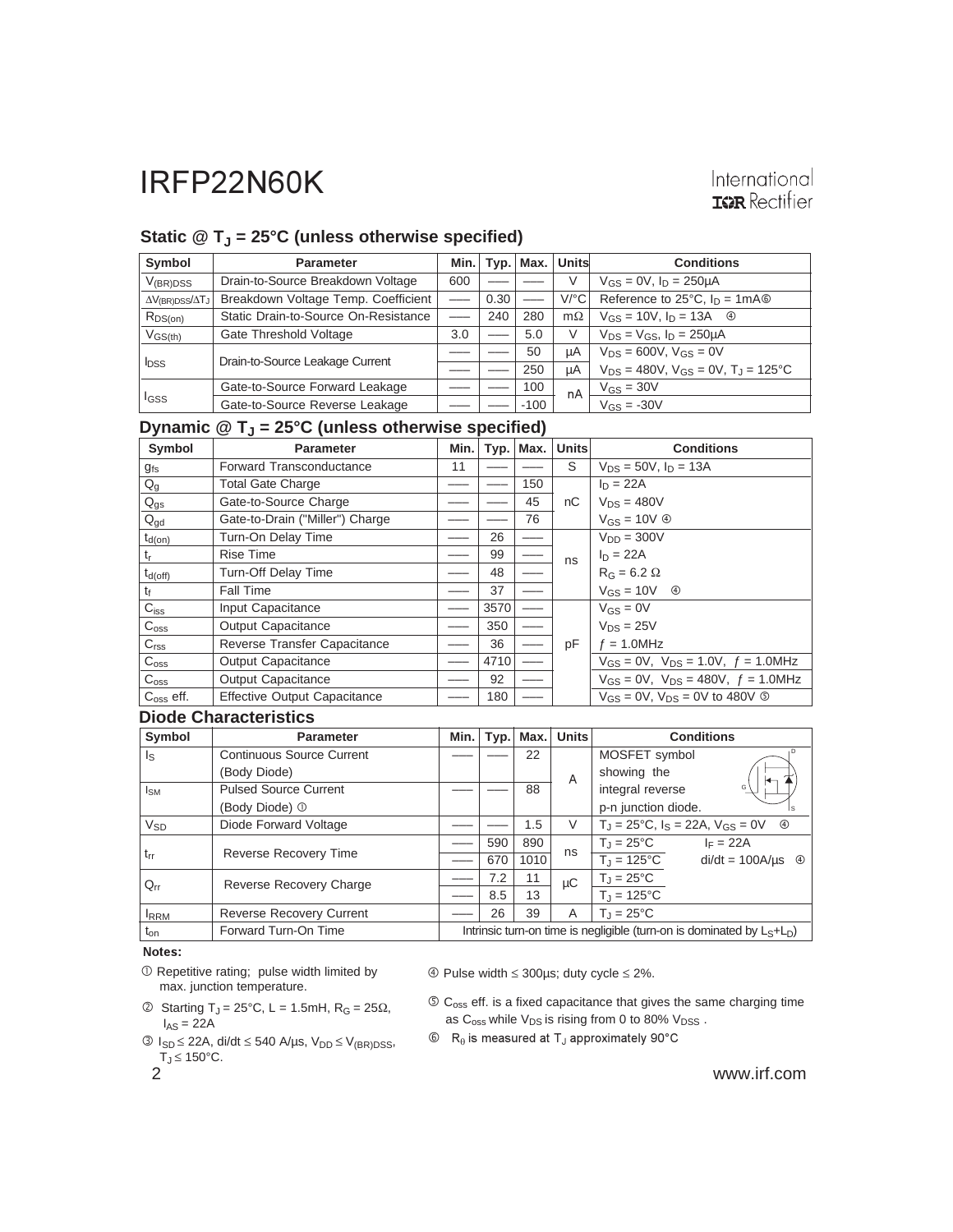### International **IGR** Rectifier







**Fig 3.** Typical Transfer Characteristics

**Fig 4.** Normalized On-Resistance Vs. Temperature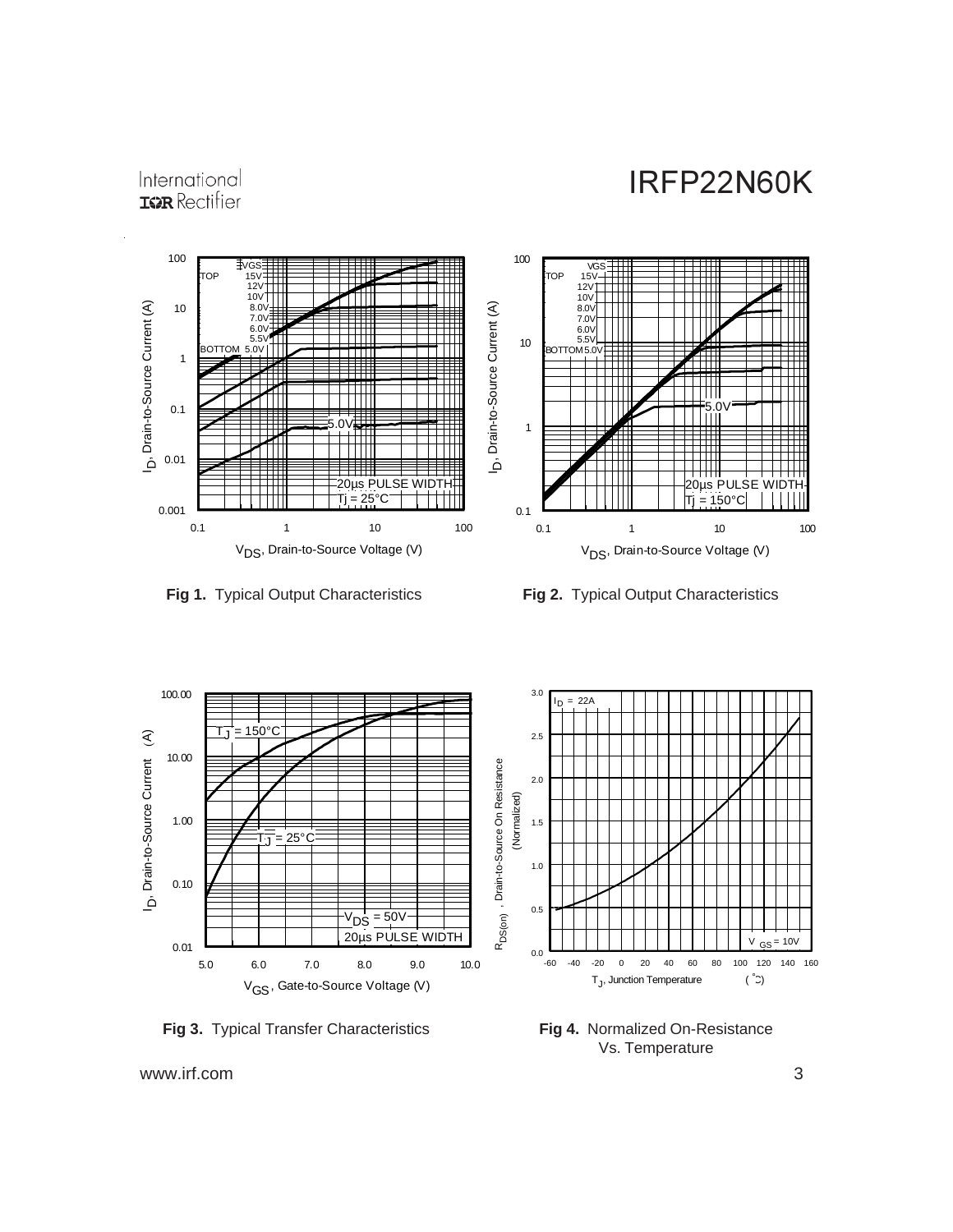### International **IGR** Rectifier





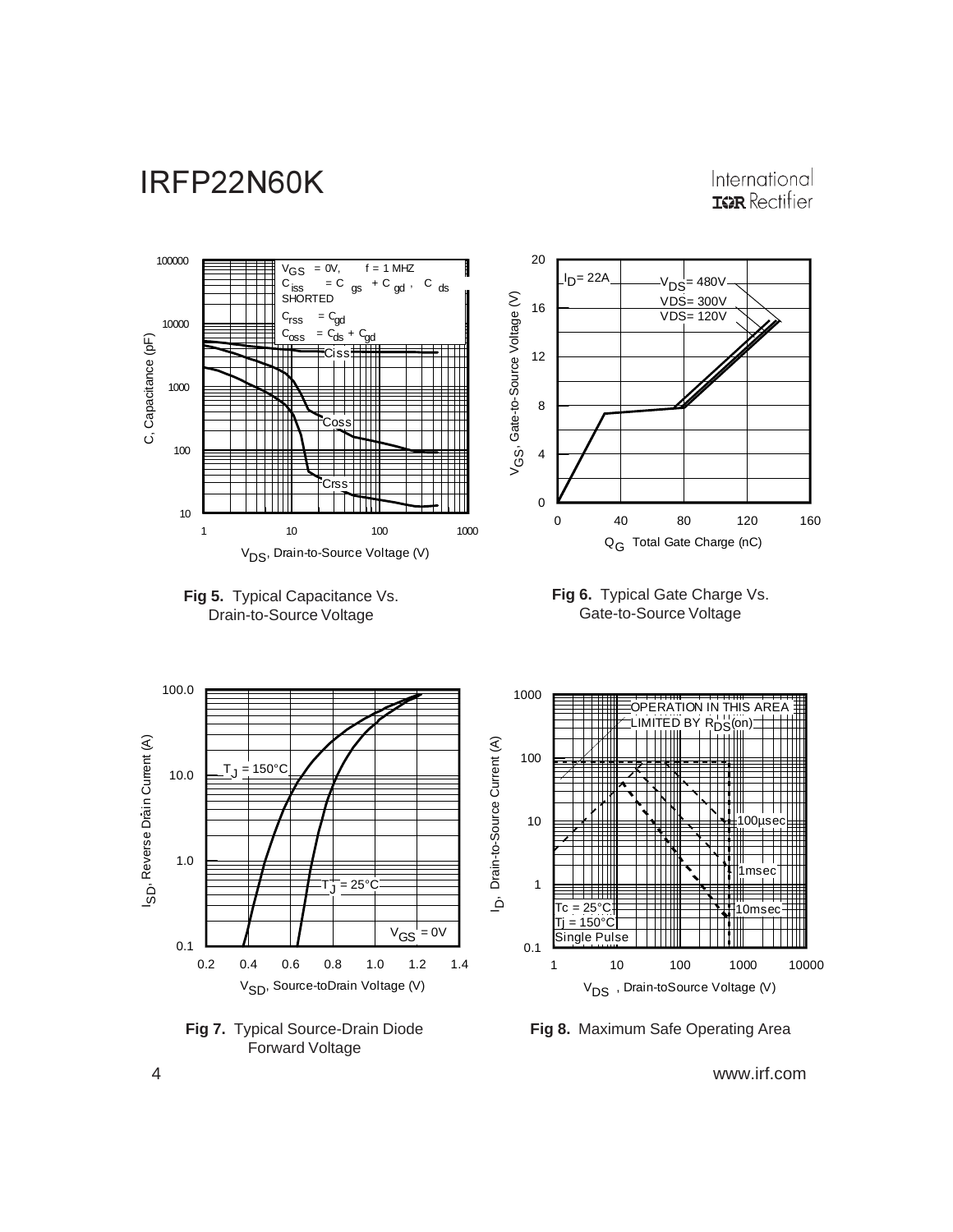### International **IGR** Rectifier





### IRFP22N60K



**Fig 10a.** Switching Time Test Circuit



**Fig 10b.** Switching Time Waveforms



**Fig 11.** Maximum Effective Transient Thermal Impedance, Junction-to-Case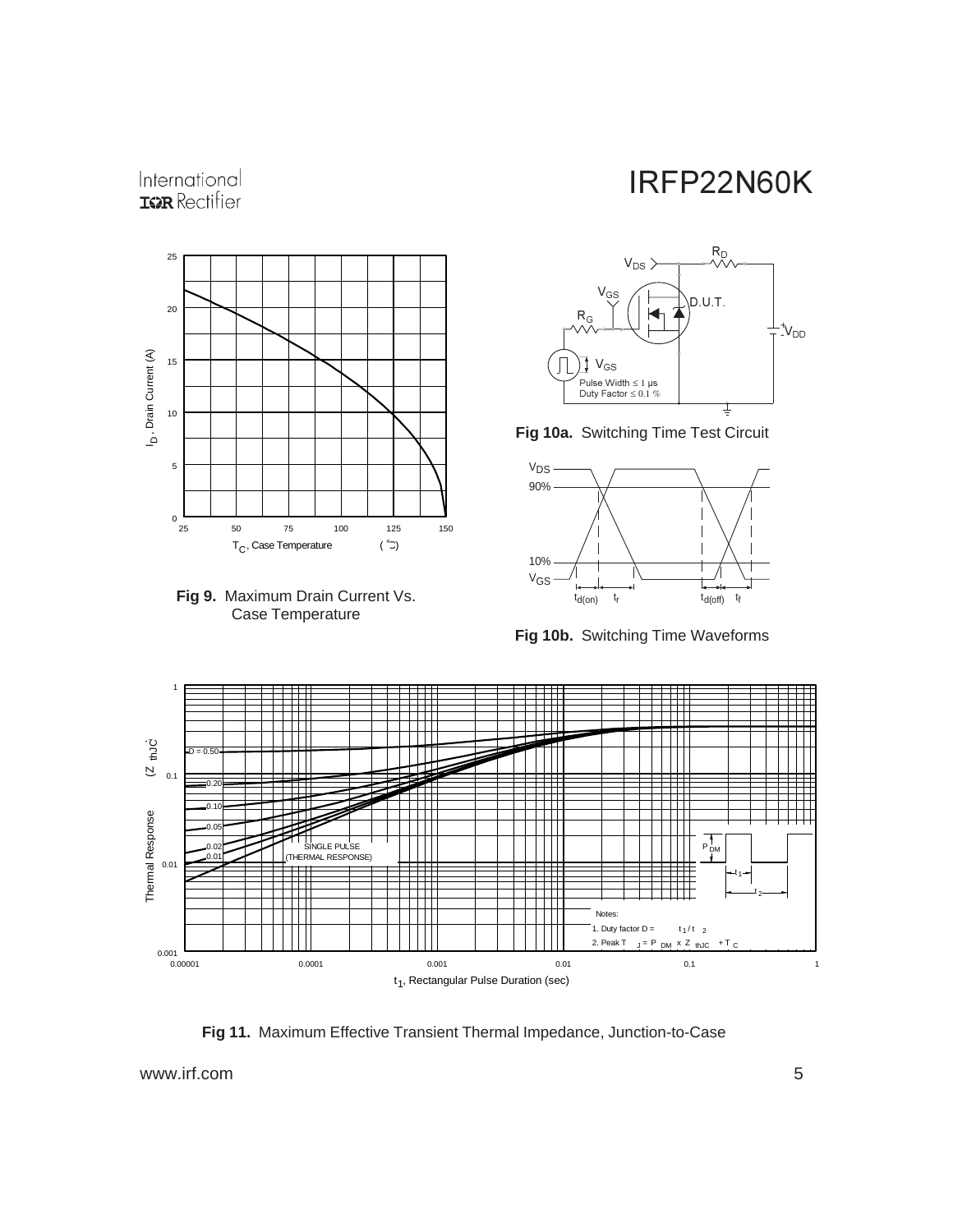International **ISPR** Rectifier



**Fig 12a.** Maximum Avalanche Energy Vs. Drain Current







**Fig 12d.** Unclamped Inductive Waveforms





**Fig 13a.** Gate Charge Test Circuit **Fig 13b.** Basic Gate Charge Waveform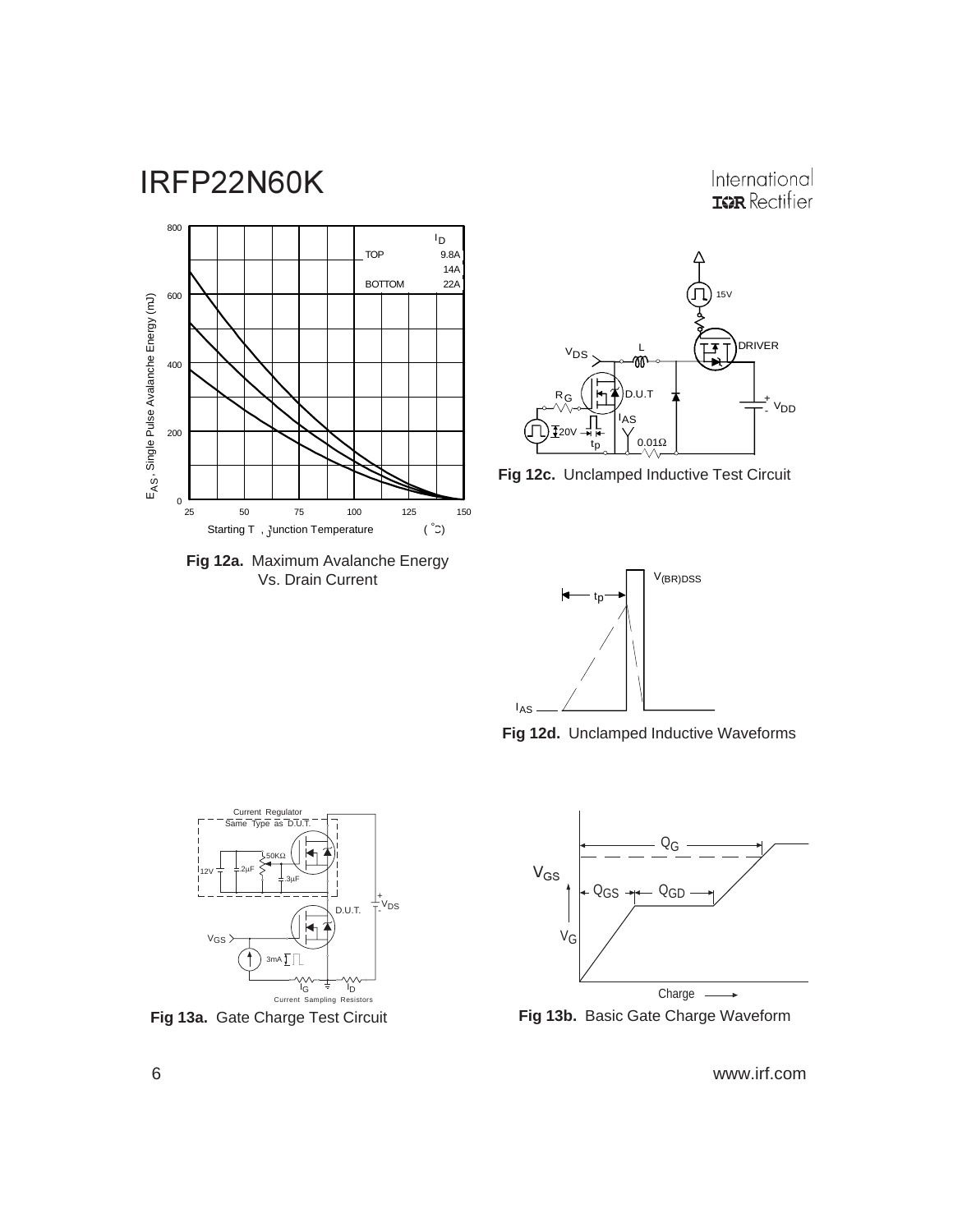

### **Peak Diode Recovery dv/dt Test Circuit**

\*  $V_{GS}$  = 5V for Logic Level Devices

Fig 14. For N-Channel HEXFET<sup>®</sup> Power MOSFETs